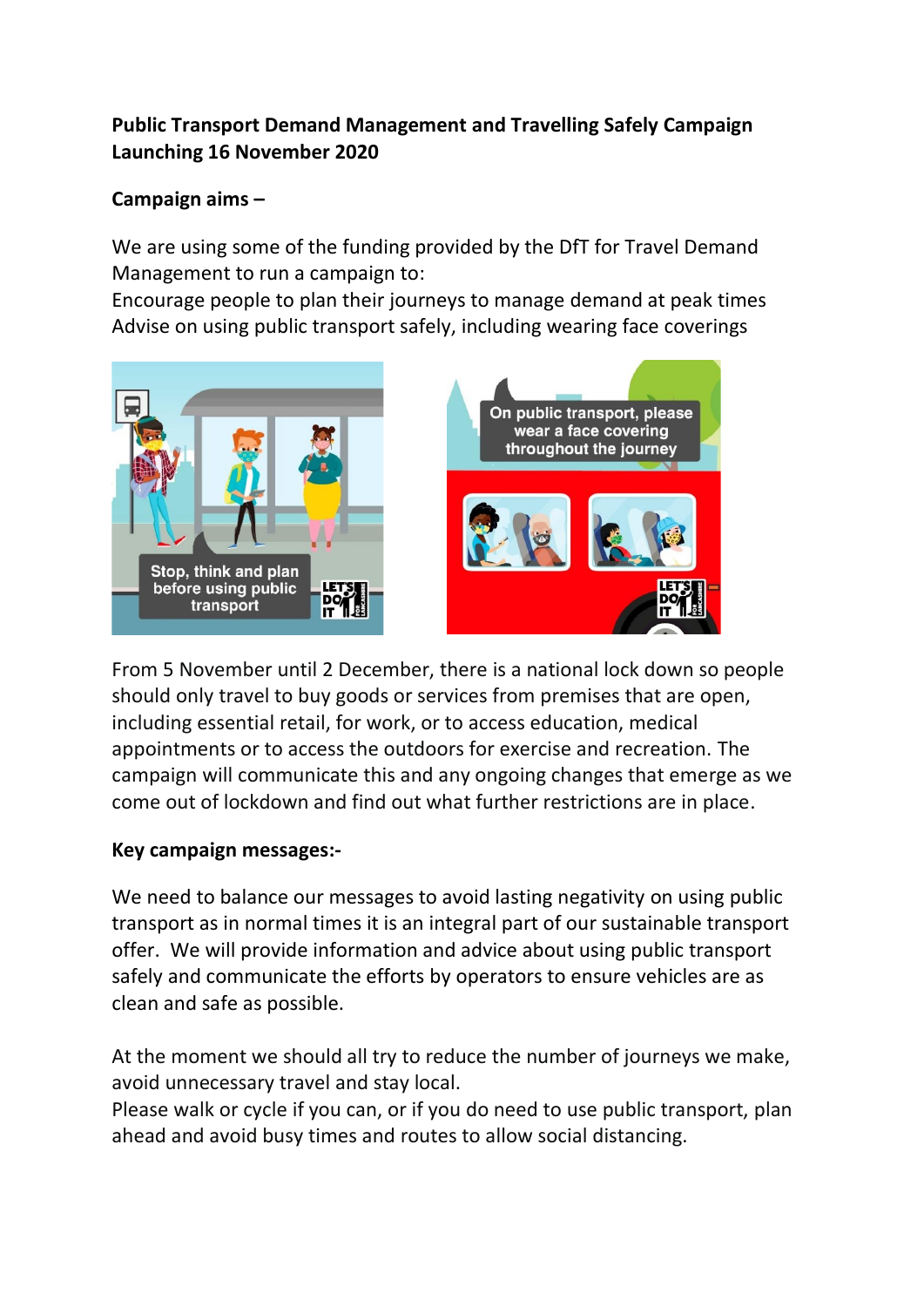Encourage wearing face coverings as the right thing to do, it is a legal requirement on public transport and in interchanges and bus stations Tie it into the LRF 'Let's do it for Lancashire' messages where possible.

## **Rock FM advertising :**

We have a 15 week sponsorship campaign running on Rock FM which includes 6 key messages a month running 16 Nov 20 – 12 Feb 21. We will be able to regularly change messages to reflect the changing situation around travelling by public transport.

## **Web presence :**

We have updated our [web page](https://www.lancashire.gov.uk/coronavirus-updates/public-transport/) with information and advice on travelling safely by public transport, as well as linking to our [Active Travel](https://www.lancashire.gov.uk/roads-parking-and-travel/active-travel/) and Switch to [Cycling pages](https://www.lancashire.gov.uk/cycling)



A poster is being printed and distributed to public transport operators. It is aimed at young people to encourage the use of face coverings throughout the journey.

# **Social media :**

We have produced a short animation to help encourage wearing face coverings on buses following feedback from operators that many young people are failing to wear them, or taking them off on the bus. This will be launched on our Instagram channel.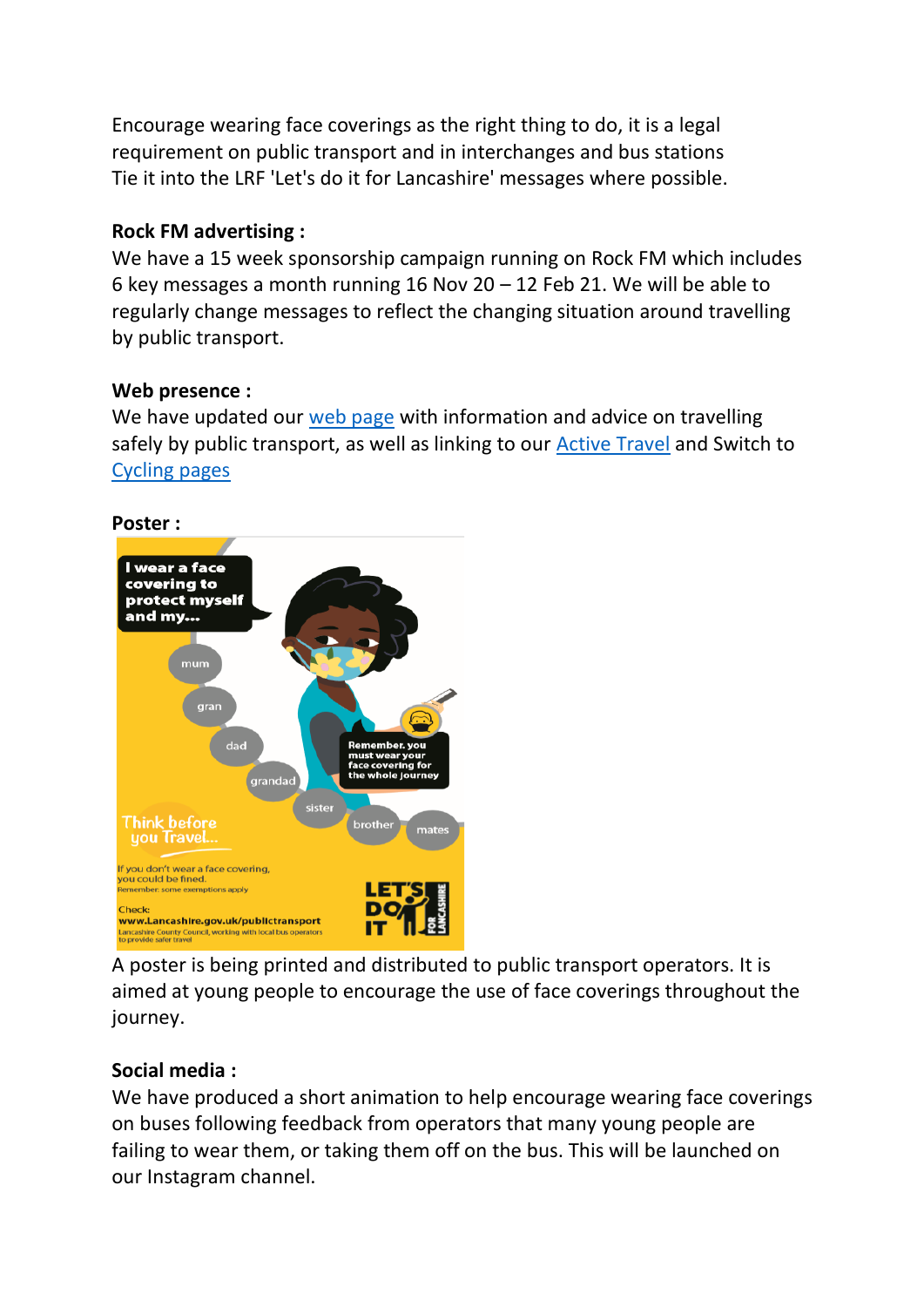The campaign will be supported by a schedule of posts on Facebook, Instagram and Twitter. Some of these will be boosted via social media advertising to gain a greater exposure or reach specific target groups. Below are some examples of posts, please note they are for illustration purposes only and the interactive versions will be released on our social media channels from 16 November.



#### **Stakeholders :**

We are encouraging staff and partner organisations to support the campaign.